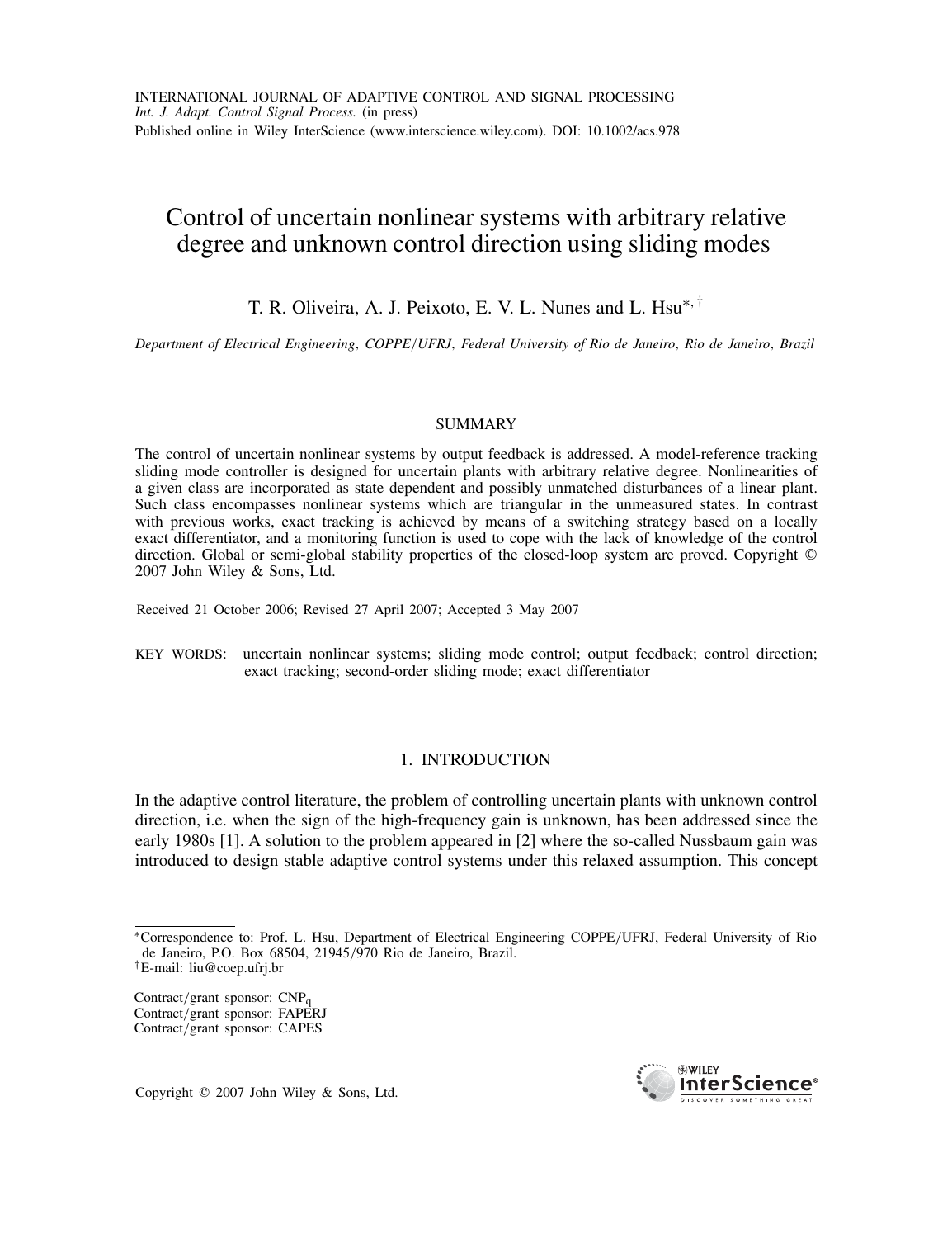became a standard design tool in adaptive control theory as in [3], and more recently in [4–6]. Although, in theory, this approach leads to a rigorous solution of the problem, it is of arguable practical interest, due to the large transients and lack of robustness that may result [3, 7].

In contrast to the adaptive control literature, few publications are available in the domain of sliding mode control (SMC) for this class of plants. In [8], SMC was proposed for a quite general class of uncertain nonlinear systems without the need of explicitly identifying the sign of the control direction. However, state feedback was required. In [9], a hybrid scheme was proposed for uncertain nonlinear systems with hard nonlinearities. Considering only first-order systems, it was argued that the proposed scheme could avoid the large transient resulting from the Nussbaum gain approach. An output feedback SMC scheme for tracking of uncertain linear plants with relative degree one was introduced in [10] where, in lieu of the Nussbaum gain, the controller was based on a switching algorithm driven by an appropriate monitoring function of the output error.

In this paper, we extend the controller of [10] to the case of nonlinear plants with arbitrary relative degree, using only output feedback. As in [11], the nonlinear plant is formulated as a linear plant with nonlinear disturbances which may be state dependent and unmatched. However, in [11], the control direction was assumed known and only practical asymptotic stability with small residual tracking error could be guaranteed. Here, we focus on the *exact* output tracking of uncertain nonlinear plants with *unknown* control direction.

The relative degree compensation and the asymptotic convergence of the tracking error to zero are achieved by means of a hybrid lead filter [12] which combines a conventional linear lead filter and a robust (locally) exact differentiator (RED) [13], based on 2-sliding modes.

To cope with the problem of unknown control direction, we propose a switching mechanism that adjusts the control sign through a monitoring function which depends on an appropriate auxiliary error. The new scheme is developed trying to retain the desirable qualities of the controller presented in [10] such as good transient performance and disturbance rejection capability. We also point out that our scheme seems applicable to plants with time-varying control direction, at least stepwise with sufficient time between steps.

In contrast with high gain observer-based schemes [14], no explicit state observers are employed and the control signal is free of peaking. Global or semi-global asymptotic stability with respect to a compact set is demonstrated. The proposed control strategy is evaluated by simulation. The applicability of the proposed controller in real-world conditions is supported by the experiments presented in [12, 15].

### 2. PROBLEM FORMULATION

*Notation*: The Euclidean norm of a vector *x* and the corresponding induced norm of a matrix *A* are denoted by |*x*| and |*A*|, respectively. The  $\mathcal{L}_{\infty e}$  norm of signal  $x(t) \in \mathbb{R}^n$ , from initial time  $\bar{t}_0$ , is defined as  $||x_{t,\bar{t}_0}|| := \sup_{\bar{t}_0 \leq \tau \leq t} |x(\tau)|$ ; for  $\bar{t}_0 = 0$ ,  $||x_t||$  is adopted. The symbol '*s*' represents either the Laplace variable or the differential operator 'd/d*t*', according to the context. The output of a linear system with transfer function  $H(s)$  and input *u* is written  $H(s)u$ . Pure convolution  $h(t) * u(t)$  is denoted by  $H(s) * u$ , with  $h(t)$  being the impulse response of  $H(s)$ . Classes  $\mathcal{K}, \mathcal{K}_{\infty}$ functions are defined as usual [14, p. 144]. ISS and ISpS mean input-to-state-stable (or stability) and input-to-state-practical-stability, respectively [16].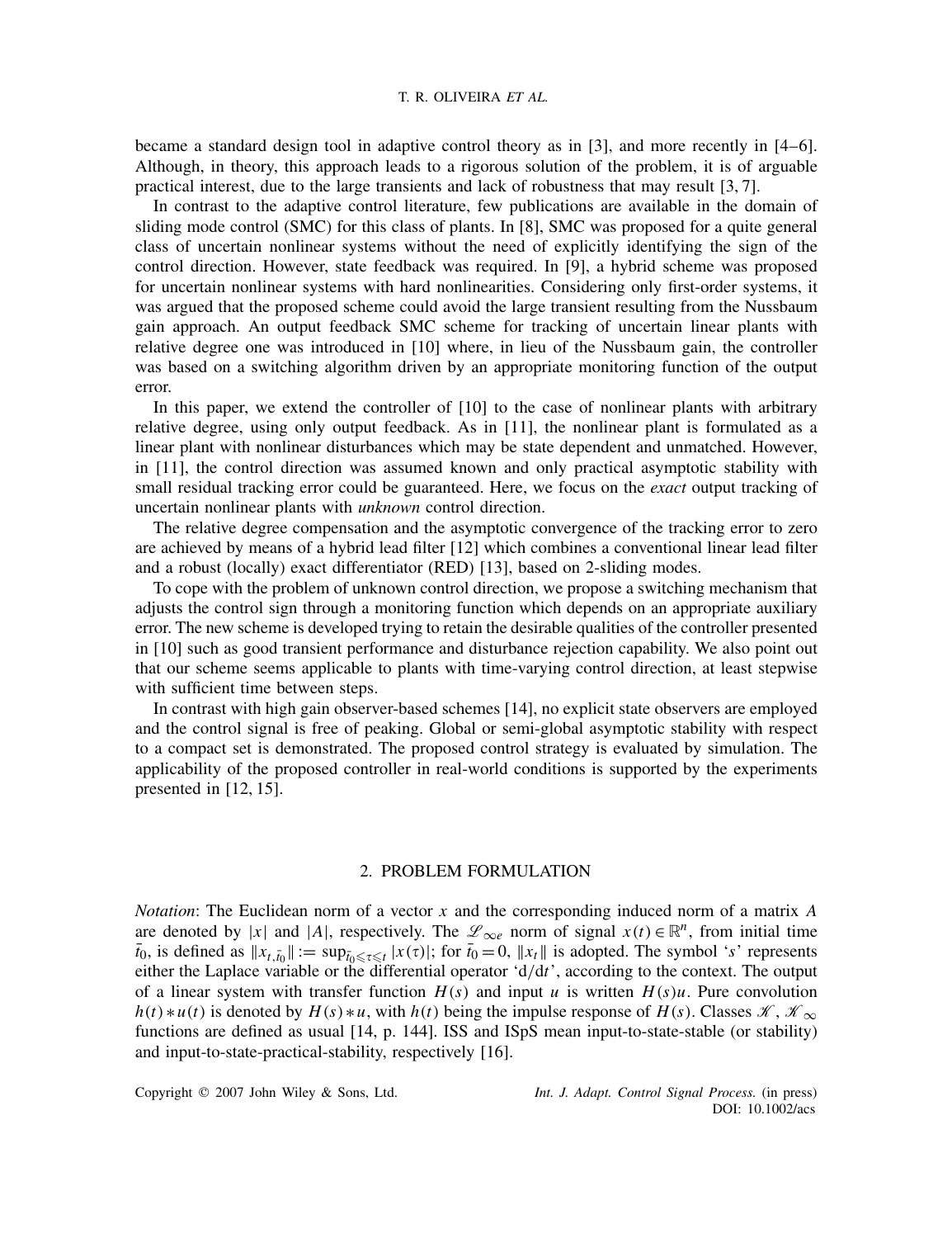Consider a single-input–single-output nonlinear uncertain plant described by

$$
\dot{x} = f_p(x, t) + bu, \quad f_p(x, t) = Ax + \phi(x, t), \quad y = h^{\mathrm{T}} x \tag{1}
$$

where  $x \in \mathbb{R}^n$  is the state,  $u \in \mathbb{R}$  is the control input,  $y \in \mathbb{R}$  is the measured output and  $\phi : \mathbb{R}^n \times \mathbb{R}^+ \to$  $\mathbb{R}^n$  is a state dependent uncertain nonlinear disturbance, possibly unmatched. The triple  $(A, b, h^T)$ is in the canonical controllable form with uncertain constant matrices *A* (lower companion form) and  $h^T = [h_1 \ h_2 \ \ldots \ h_{(n-n^*+1)} \ 0 \ \ldots \ 0]$ . Note that  $h_{(n-n^*+1)} = h^T A^{n^*-1} b$ , which complies with the general expression for the high frequency gain (HFG) of the linear subsystem  $(A, b, h^T)$ [14, p. 512].

# *2.1. Basic assumptions*

Without loss of generality, we assume that the initial time is  $t = 0$ . All uncertain parameters belong to some compact set  $\Omega_p$  such that the necessary uncertainty bounds to be defined later are available for design. In  $\Omega_p$ , we assume that: (i)  $\phi$  is locally Lipschitz in *x* ( $\forall x$ ), and sufficiently smooth in its arguments; (ii)  $(A, b, h^T)$  represents a linear plant which is minimum phase, observable, has known order *n* and known *relative degree n*∗, as usual in model reference adaptive control (MRAC) [17].

Filippov's definition for the solution of discontinuous differential equations is assumed [18] throughout the paper. In order to avoid clutter, the symbol *u* alone, without the argument *t*, represents a switching control law which is not a usual function of *t* when sliding mode takes place. On the other hand, we denote the extended equivalent control [19] and [20, Section 2.3] by  $u(t)$  (instead of  $u_{eq}(t)$ ) which, by definition, is piecewise continuous. Note that *u* can always be replaced by  $u(t)$  in the right-hand side of the governing differential equations. Our main additional assumptions are:

(I) There exists a global diffeomorphism  $(\bar{x}, t) = T(x, t)$ ,  $\bar{x}^T := [\eta^T \xi^T]$ ,  $\eta \in \mathbb{R}^{n-n^*}$ , which transforms (1) into the *normal form* [14, p. 516], with  $\xi = [y \ y \ ... \ y^{(n^*-1)}]^T$  and

$$
\dot{\eta} = F_0(\eta, \xi), \quad \dot{\xi} = A_r \xi + B_r k_p [u + d(x, t)], \quad y = \xi_1
$$

where  $k_p := h^T A^{n^* - 1} b = h_{(n - n^* + 1)}$  is the *constant* plant HFG,  $(A_r, B_r)$  is in the Brunovsky's controller form and the  $\eta$ -dynamics is ISS from  $\xi$  to  $\eta$ .

According to (I), the plant (1) has uniform relative degree  $n^*$  and the HFG  $k_p$  is constant. Here, the classical assumption about the *prior* knowledge of the control direction is removed, i.e.  $k_p$  is uncertain in *norm and sign*.

The above assumption is satisfied by systems (1) with  $\phi$  triangular in the unmeasured states  $\phi(x, t) = [\phi_1(x_1, y, t) \ \phi_2(x_1, x_2, y, t) \dots \phi_n(x_1, \dots, x_n, y, t)]^T$ . It would be desirable to characterize more general systems that satisfy such assumption. We further assume that:

(II) The term  $\phi$  is norm bounded by  $|\phi(x, t)| \le k_x |x| + \phi(y, t)$ ,  $\forall x, t$ , where  $k_x \ge 0$  is a *known* scalar and  $\varphi : \mathbb{R} \times \mathbb{R}^+ \to \mathbb{R}^+$  is a known function piecewise continuous in *t* and continuous in *y*, and  $\varphi(y, t) \leq \Psi_{\varphi}(|y|) + k_{\varphi}$ , where  $\Psi_{\varphi} \in \mathcal{K}_{\infty}$  is locally Lipschitz and  $k_{\varphi} > 0$  is a constant.

According to (II), no particular growth condition, such as linear growth or existence of a global Lipschitz constant, is imposed on  $\varphi$ . Therefore, nonlinearities like  $\varphi(y) = y^2$  can be included. Then, finite-time escape is not precluded *a priori* and for each solution of (1) there exists a maximal time interval of definition given by  $[0, t_M)$ , where  $t_M$  may be finite or infinite.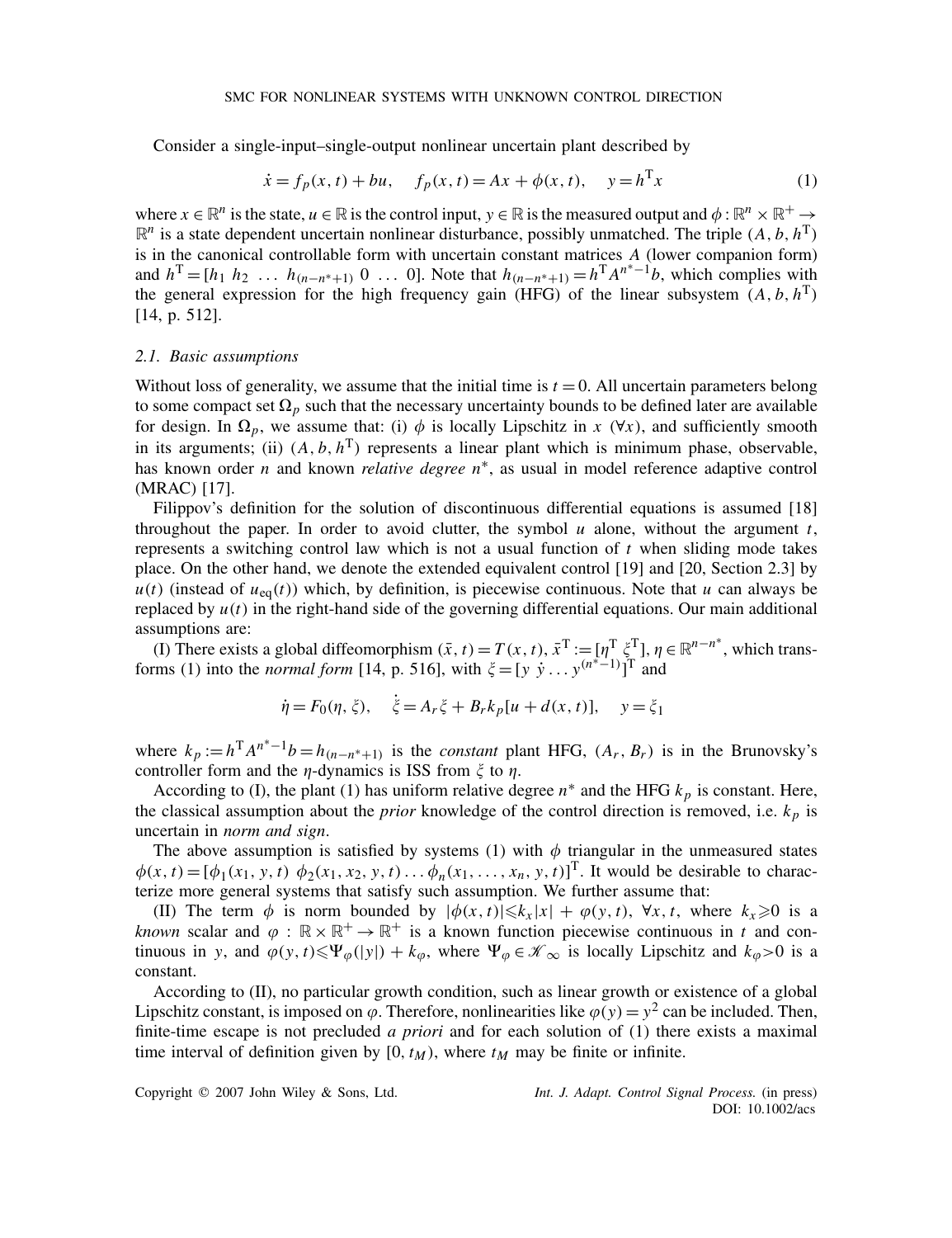#### *2.2. Control objective*

The aim is to achieve global or semi-global stability properties in the sense of uniform signal boundedness and asymptotic output tracking, i.e. the *output tracking error*

$$
e(t) = y(t) - y_m(t)
$$
 (2)

should asymptotically tend to zero (exact tracking). The *desired trajectory*  $y_m(t)$  is assumed to be generated by the following *reference model*:

$$
y_m = M(s)r = \frac{k_m}{L(s)(s+a_m)}r, \quad k_m, a_m > 0, \quad L(s) = s^{(n^*-1)} + \sum_{i=2}^{n^*} l_{n^*-i} s^{(n^*-i)} \tag{3}
$$

where the *reference signal r(t)* is assumed piecewise continuous and uniformly bounded and  $L(s)$ is a Hurwitz polynomial.

# 3. OUTPUT TRACKING ERROR EQUATION

In this section, an output feedback model matching control  $u^*$  is derived so that, when  $u = u^*$ , the transfer function of the closed-loop system is the same as that of the model. Then, the relevant output error equation is obtained. To this end, a key idea is to transform  $\phi$  to an input (matched) disturbance.

# *3.1. Output feedback model matching control*

In order to obtain an output feedback model matching control, we first introduce the *regressor vector*  $\omega := [\omega_1^T \ \omega_2^T \ y \ r]^T$ , using the following input and output filters of MRAC design [17]:

$$
\dot{\omega}_1 = \Lambda \omega_1 + gu, \quad \dot{\omega}_2 = \Lambda \omega_2 + gy \tag{4}
$$

where  $\Lambda \in \mathbb{R}^{(n-1)\times(n-1)}$  is Hurwitz and *g* is a constant vector such that  $(\Lambda, g)$  is controllable. Such filters are needed due to the lack of full state measurement of the plant and replace a state observer. Then, the model matching control is parametrized as

$$
u = \theta^{\mathrm{T}} \omega, \quad \theta^{\mathrm{T}} := [\theta_1^{\mathrm{T}} \ \theta_2^{\mathrm{T}} \ \theta_3 \ \theta_4]
$$
\n<sup>(5)</sup>

If  $\phi \equiv 0$ , the closed-loop transfer function from *r* to *y* is denoted by  $G_c(s, \theta)$ . As is well known [17], there exists a constant vector  $\theta^*$  which solves the equation  $G_c(s, \theta) = M(s)$  provided that the zeros of the model are eigenvalues of  $\Lambda$ . Thus, if  $\phi \equiv 0$ , a *model matching control law* is given by  $u^* = \theta^{*T}\omega$ . Further,  $\theta^*$  is unique if the model is of order *n*. In particular, model matching requires  $\theta_4^* = k_m/k_p$ . Since the plant parameters are uncertain,  $\theta^*$  is not available. However, we assume that  $\theta^*$  is elementwise norm bounded by a known constant vector  $\bar{\theta}$ . Thus,  $u^*$  can also be norm bounded with available signals.

# *3.2. Error equation and equivalent nonlinear input disturbance*

With  $X^T := [x^T \omega_1^T \omega_2^T]$ , *u* replaced by  $u - u^* + u^*$ , and noting that, for appropriate matrices  $\Omega_1$ and  $\Omega_2$ ,  $\omega = \Omega_1 X + \Omega_2 r$ , one can write the state-space representation of (1) and (4) as

$$
\dot{X} = A_c X + b_c r + b_c k^* [u - u^*] + B_\phi \phi, \quad y = h_c^{\mathrm{T}} X \tag{6}
$$

Copyright q 2007 John Wiley & Sons, Ltd. *Int. J. Adapt. Control Signal Process.* (in press)

DOI: 10.1002/acs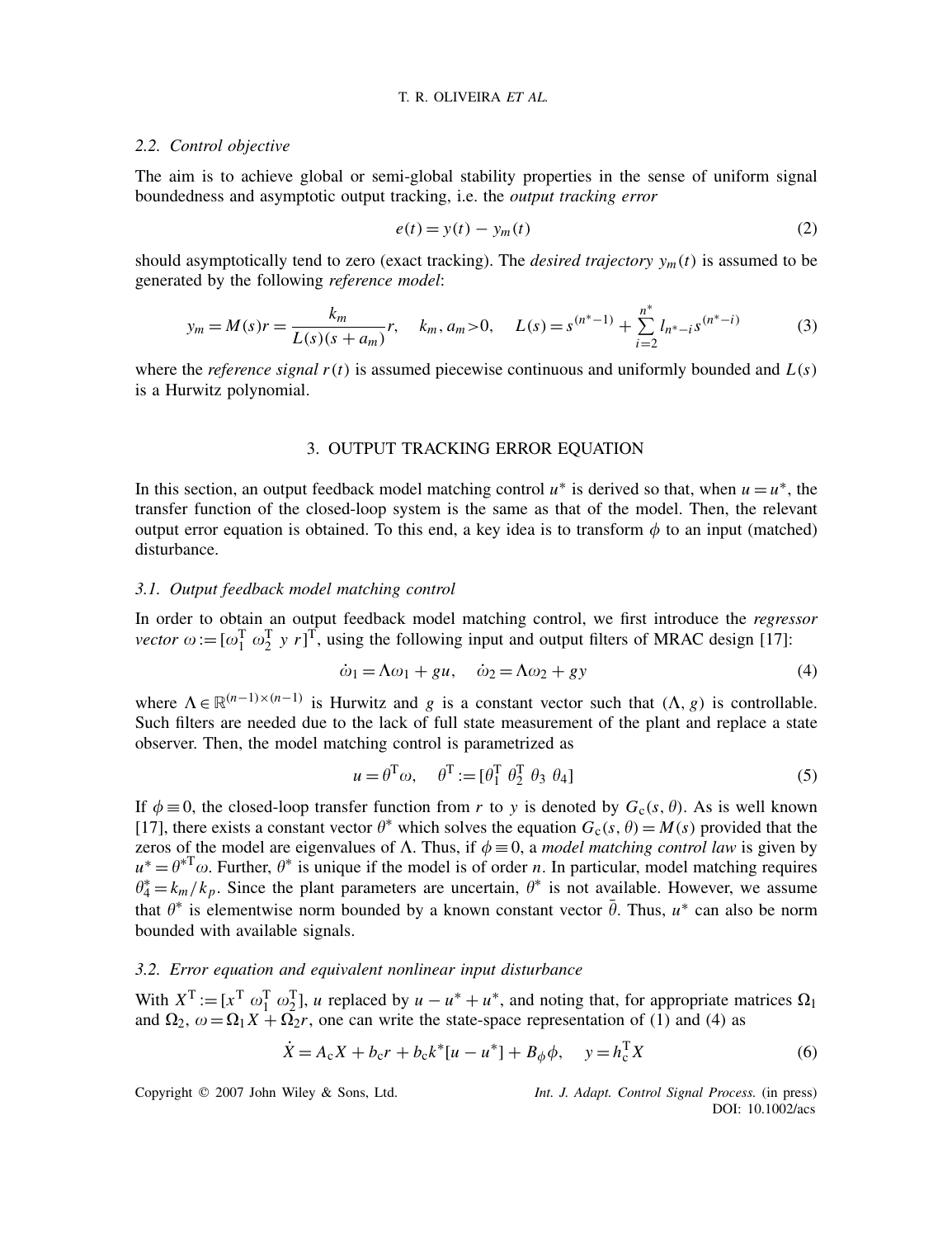where  $B_{\phi}^{T} = [I \ 0 \ 0]$  and  $k^* := 1/\theta_4^*$ . Note that  $(A_c, b_c, h_c^T)$  is a non-minimal stable realization of  $M(s)$ . The desired trajectory  $y_m$  can also be generated by

$$
\dot{X}_m = A_c X_m + b_c k^* [\theta_4^* r - d_\phi] + B_\phi \phi, \quad y_m = h_c^{\mathrm{T}} X_m \tag{7}
$$

where the *equivalent input disturbance*  $d_{\phi} = (k^*M(s))^{-1}h_c^T(sI - A_c)^{-1}B_{\phi}\phi$  can be written as

$$
d_{\phi} := W_{n^{*}-1} \phi^{(n^{*}-1)} + \dots + W_{1} \dot{\phi} + W_{0} \phi + \bar{W}_{\phi}(s) * \phi
$$
\n(8)

with  $\bar{W}_{\phi}$  being a row vector of strictly proper and BIBO stable transfer functions and  $W_i \in \mathbb{R}^n$  are constant row vectors obtained from the model parameters and the Markov parameters corresponding to  $h_c^T(sI - A_c)^{-1}B_\phi$ . Note that from the relative degree assumption of (I), *u* does not appear in  $d_{\phi}$  which involves the derivatives of the output *y* only up to order  $n<sup>*</sup> - 1$ . Now, from (6) and (7), one has

$$
\dot{X}_e = A_c X_e + b_c k^* [u - \bar{u}], \quad e = h_c^{\rm T} X_e, \quad X_e := X - X_m \tag{9}
$$

$$
e = k^* M(s)[u - \bar{u}], \quad \bar{u}(t) := \theta^{*T}\omega - d_\phi \tag{10}
$$

where  $\bar{u}$  is the model matching control in the presence of  $\phi$  [11].

# 4. NORM BOUND FOR EQUIVALENT DISTURBANCE

Since we assume sufficient differentiability for  $\phi$ , one can find  $\Psi_{\phi} \in \mathcal{K}$  and a constant  $k_{\phi} > 0$ such that  $|d_{\phi}| \leq \Psi_{\phi}(|x|) + \bar{W}_{\phi}(s) * |\phi| + k_{\phi}$ . Considering (II) and applying [21, Lemma 3] to (6), it is possible to find  $k_x^* > 0$  such that, for  $k_x \in [0, k_x^*]$  a norm bound for *X* and *x* can be obtained through *first-order approximation filters* (FOAFs) (see details in [21]). Therefore, one has  $|x(t)| \leq \hat{x}(t) + \hat{\pi}(t)$ , where

$$
\hat{x}(t) := \frac{1}{s + \lambda_x} [c_1 \varphi(y, t) + c_2 |\omega(t)|]
$$
\n(11)

with  $c_1, c_2, \lambda_x > 0$  being appropriate constants. The exponentially decaying term  $\hat{\pi}$  accounts for initial conditions [21]. Moreover, from (II) and (11), one has  $|\phi(x, t)| \leq k_x \hat{x}(t) + \phi(y, t)$ , *modulo*  $\hat{\pi}$  term and one can write  $|d_{\phi}| \leq d_{\phi} + \hat{\pi}_{\phi}$ , where  $\hat{\pi}_{\phi}$  is a decaying term,

$$
\hat{d}_{\phi}(t) := \Psi_{\phi}(|\hat{x}(t)|) + \frac{c_{\phi}}{s + \gamma_{\phi}}[k_{x}\hat{x}(t) + \varphi(y, t)] + k_{\phi}
$$
\n(12)

and  $c_{\phi}/(s + \gamma_{\phi})$  is a FOAF designed for  $\bar{W}_{\phi}(s)$ , with appropriate constants  $c_{\phi}, \gamma_{\phi} > 0$ .

# 5. OUTPUT FEEDBACK SLIDING MODE CONTROLLER FOR PLANTS WITH KNOWN CONTROL DIRECTION

For plants with  $n^* = 1$ ,  $M(s)$  in (3) is strictly positive real (SPR). Applying [22, Lemma 1] to the error equation (10), global exponential stability and finite time exact tracking are guaranteed

Copyright q 2007 John Wiley & Sons, Ltd. *Int. J. Adapt. Control Signal Process.* (in press)

DOI: 10.1002/acs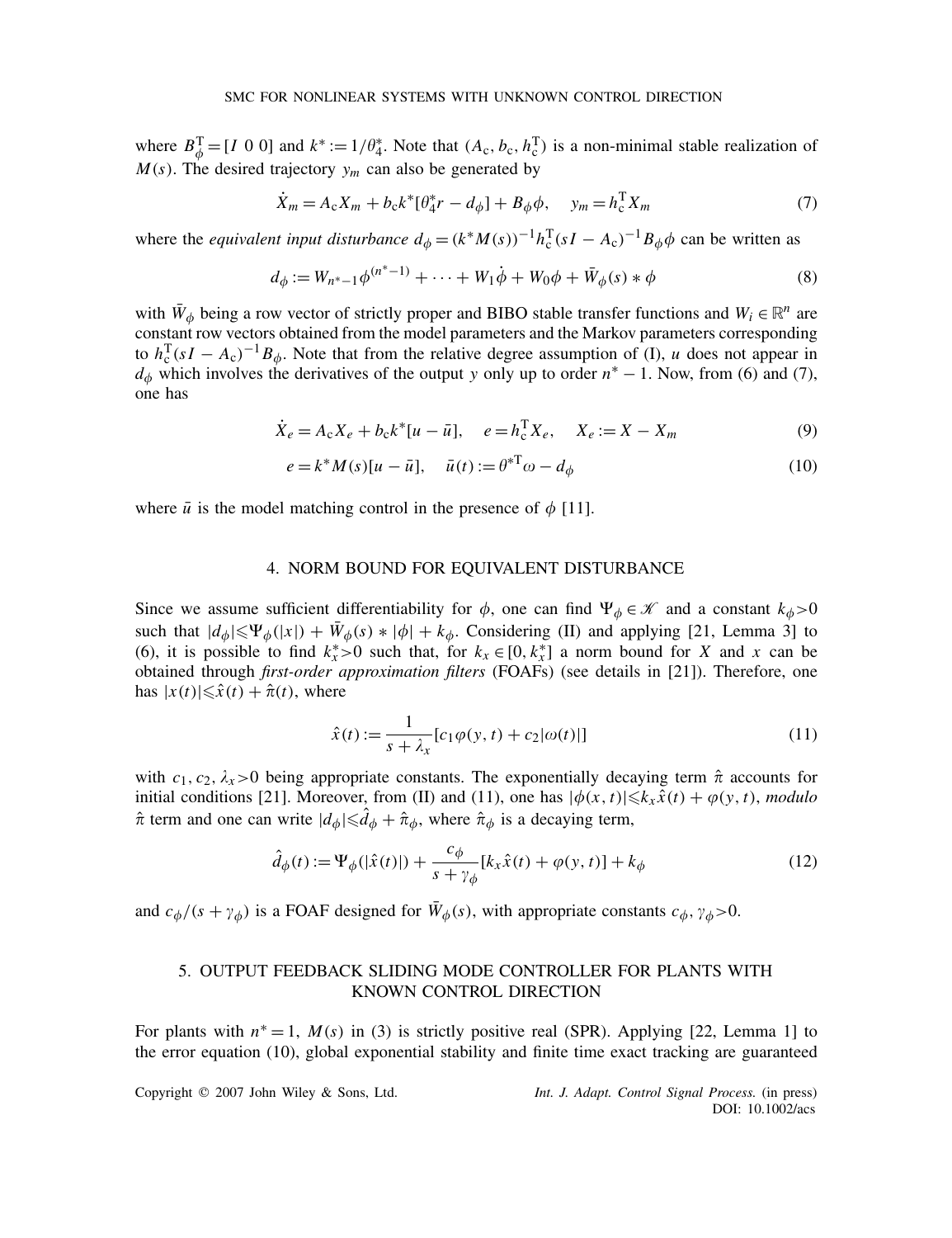with  $u = -[\text{sgn}(k_p)] f(t) \text{sgn}(e)$  where the *modulation function*  $f(t)$  satisfies  $f(t) \ge |\bar{u}| + \delta$ , with *u* defined in (10) and  $\delta > 0$  being an arbitrarily small constant. For the case of plants with  $n^* > 1$ ,  $M(s)$  is not SPR. However, with the multiplier  $L(s)$ ,  $ML(s)$  is SPR and from (10):

$$
\bar{e} = k^* M L[u - \bar{u}] \quad \text{with} \quad \bar{e} = L(s)e = e^{(n^*-1)} + l_{n^*-2}e^{(n^*-2)} + \dots + l_1\dot{e} + l_0e \tag{13}
$$

Thus, using  $u = -[\text{sgn}(k_p)] f(t) \text{ sgn}(\bar{e})$  we recover the  $n^* = 1$  case results. The problem is that the *ideal sliding variable*  $\bar{e}$  is not available since  $L(s)$  is non-causal. This motivates the following relative degree compensation strategy.

### 6. RELATIVE DEGREE COMPENSATION

As in [15, 23], a *hybrid lead filter* (Figure 1) introduced in [12], named global robust exact differentiator (GRED), will be used to estimate  $\bar{e}$ . The GRED provides a surrogate for the noncausal operator  $L(s)$  (3) by combining a linear lead filter with a 2-sliding mode-based RED, by means of a suitable switching scheme.

#### *6.1. Linear lead filter*

The linear lead filter is given by

$$
\hat{e}_l = L_a(s)e, \quad L_a(s) = L(s)/F(\tau s), \quad F(\tau s) = (\tau s + 1)^{(n^*-1)}, \quad \tau > 0 \tag{14}
$$

As  $\tau$  tends to zero,  $L_a(s)$  and  $\hat{e}_l$  approximate  $L(s)$  and  $\bar{e}$ , respectively. Henceforth, let  $\tau \in (0, \bar{\tau}],$ where  $\bar{\tau}$ <1 is some sufficiently small constant. When  $L_a(s)$  is used in a SMC loop, global/semiglobal stability properties can be guaranteed, even in the presence of an additive disturbance  $\beta_{\alpha}$ 



Figure 1. Output sliding mode controller with a hybrid lead filter (GRED) for relative degree compensation and a monitoring scheme  $(\varphi_m)$  to adjust the control sign.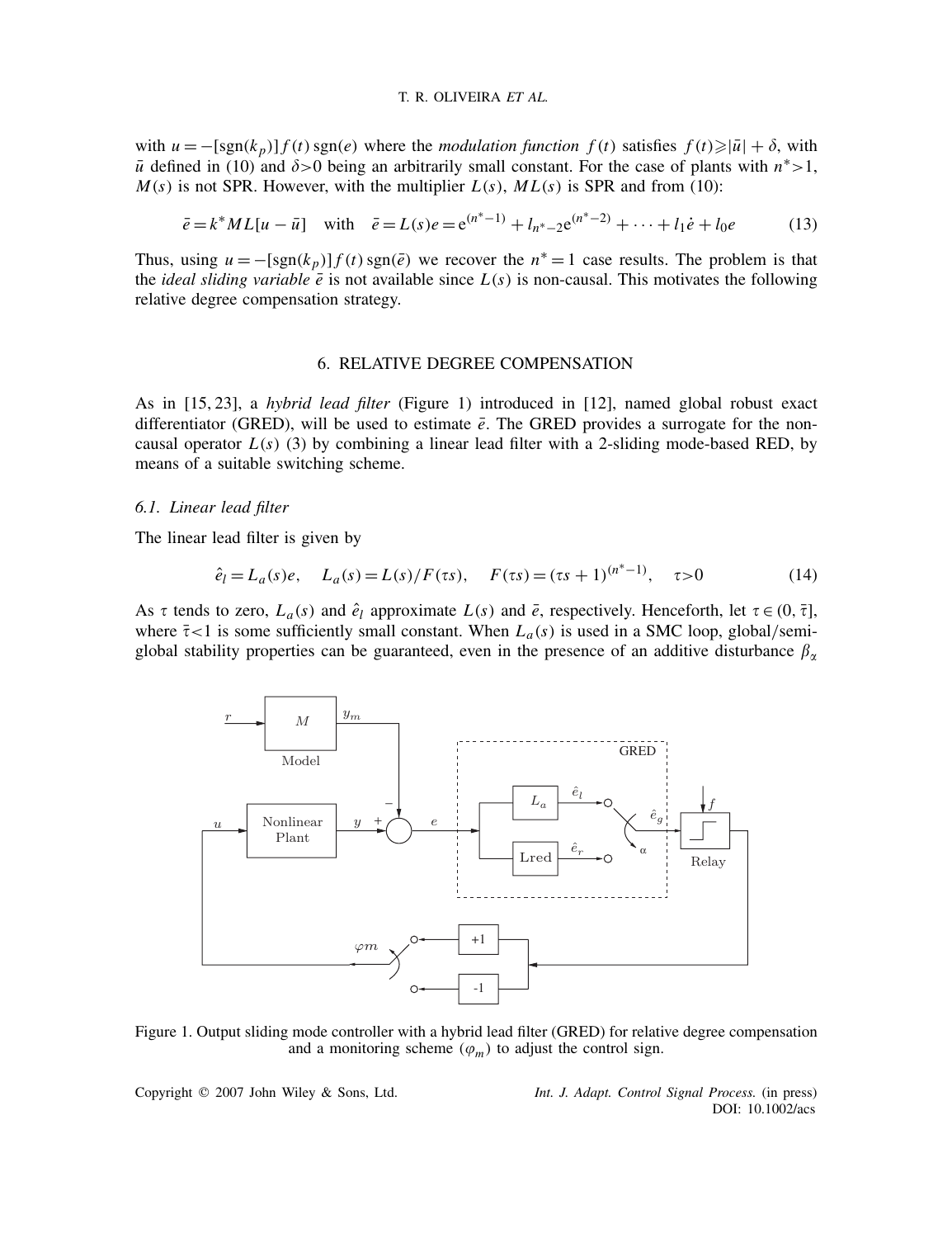of order  $\mathcal{O}(\tau)$  in  $\hat{e}_l$  [12]. However, the linear lead filter cannot provide the exact estimate of  $\vec{e}$ , and is well known to lead to control chattering with residual tracking error. Alternatively, one could think of using the so-called 2-sliding exact differentiators to achieve exact tracking.

# *6.2. Robust exact differentiator*

The following differentiator, proposed in [13], is used:

$$
\dot{\eta}_0 = v_0, \quad v_0 = -\lambda_0 |\eta_0 - e(t)|^{n/(n+1)} \operatorname{sgn}(\eta_0 - e(t)) + \eta_1
$$
\n
$$
\vdots
$$
\n
$$
\dot{\eta}_i = v_i, \quad v_i = -\lambda_i |\eta_i - v_{i-1}|^{(n-i)/(n-i+1)} \operatorname{sgn}(\eta_i - v_{i-1}) + \eta_{i+1}
$$
\n
$$
\vdots
$$
\n
$$
\dot{\eta}_n = -\lambda_n \operatorname{sgn}(\eta_n - v_{n-1})
$$
\n(15)

According to [13, Theorem 1], if the parameters  $\lambda_i$  ( $i = 0, \ldots, n$ ) are properly chosen, (15) can provide the exact derivatives, in the absence of noise, after a finite time transient process. Hence,  $\bar{e}$  (13) can be estimated by the signal

$$
\hat{e}_r = \eta_{n^*-1} + l_{n^*-2}\eta_{n^*-2} + \dots + l_1\eta_1 + l_0\eta_0
$$
\n(16)

and the nonlinear lead compensator ( $L_{\text{red}}$ ), defined by the RED (15) with order  $n<sup>*</sup> - 1$ , input *e* and output  $\hat{e}_r$ , is an alternative approximation for  $L(s)$ .

Even though the RED can provide the exact estimate of  $\bar{e}$ , when used in the feedback loop only local convergence can be guaranteed, since the signal we need to differentiate is the output error and a Lipschitz constant holds only locally for this signal [13]. In the following, a new estimate for  $\bar{e}$  is obtained, trying to retain the desirable features of both estimates  $\hat{e}_l$  and  $\hat{e}_r$ .

### *6.3. Global robust exact differentiator*

The GRED (see Figure 1) is a block composed by  $L_a$  and  $L_{\text{red}}$  with output  $\hat{e}_g$  formed by the following convex combination:

$$
\hat{e}_g = \alpha(\tilde{e}_{rl})\hat{e}_l + [1 - \alpha(\tilde{e}_{rl})]\hat{e}_r, \quad \tilde{e}_{rl} = \hat{e}_r - \hat{e}_l \tag{17}
$$

where  $\hat{e}_l$  (14) and  $\hat{e}_r$  (16) are the estimates of  $\bar{e}$  provided by  $L_a$  and  $L_{\text{red}}$ , respectively. The continuous switching function  $\alpha : \mathbb{R} \to [0, 1]$  allows smooth changes between  $\hat{e}_l$  and  $\hat{e}_r$ :

$$
\alpha(\tilde{e}_{rl}) = \begin{cases}\n0 & \text{for } |\tilde{e}_{rl}| < \varepsilon_M - c \\
(|\tilde{e}_{rl}| - \varepsilon_M + c)/c & \text{for } \varepsilon_M - c \le |\tilde{e}_{rl}| < \varepsilon_M \\
1 & \text{for } |\tilde{e}_{rl}| \ge \varepsilon_M\n\end{cases}
$$
\n(18)

where  $0 < c < \varepsilon_M$  and  $\varepsilon_M := \tau K_R$ , with  $K_R$  being an appropriate positive design parameter and  $\tau$  in (14). For high values of  $|\tilde{e}_r|$ , the estimate  $\hat{e}_l$  is chosen to ensure closed-loop stability, as explained below (14), while for small values of  $|\tilde{e}_r|$  we can choose the estimate  $\hat{e}_r$  to guarantee ultimate exact estimation [12].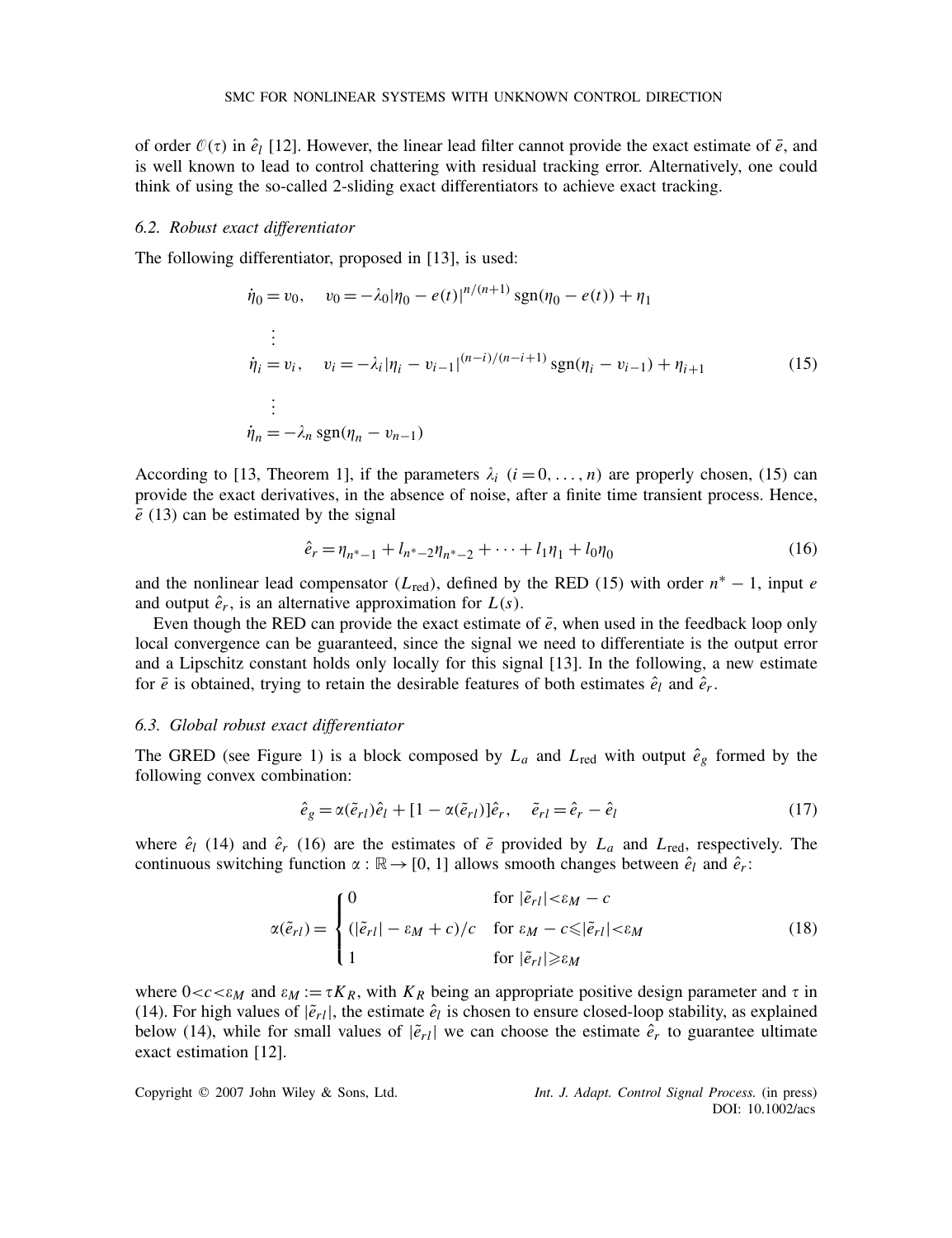From (17), it can be concluded that  $\beta_{\alpha} := \hat{e}_g - \hat{e}_l = (1 - \alpha)\tilde{e}_{rl}$  and, with (18), one has

$$
\hat{e}_g = \hat{e}_l + \beta_\alpha \quad \text{and} \quad |\beta_\alpha| \le \varepsilon_M \ (= \tau K_R) \tag{19}
$$

which means that the resulting system is equivalent to a SMC using a lead filter compensation in the presence of the output disturbance  $\beta_{\alpha}$ , which is uniformly bounded and of order  $\mathcal{O}(\tau)$ . Thus, global or semi-global stability properties of the overall closed-loop system can be assured and ultimately exact estimation of  $\bar{e}$  can be obtained [12].

## 7. PEAKING PHENOMENON

The output  $\hat{e}_l(t)$  of (14) will contain a transient term of the form  $(a/\tau^b)e^{-ct/\tau}$ , for some *a*, *b*, *c*>0. Thus, due to  $\hat{e}_l(t)$ ,  $\hat{e}_g(t)$  eventually exhibits an impulsive-like transient behaviour, as  $\tau \to 0$ , where the transient peaks to  $\mathcal{O}(1/\tau)$  values before it decays rapidly to zero. As in high-gain observer-based schemes, this behaviour is known as the *peaking phenomenon* [14].

However, as in [24], the peaking phenomenon can be circumvented by using the *peak extinction time* (*t<sub>e</sub>*) concept, where *t<sub>e</sub>* is defined as the solution of  $(a/\tau^b)e^{-ct_e/\tau} = 1$ , for each value of  $\tau \in (0, 1]$ . Note that  $t_e$  is a function of  $\tau$ , which satisfies  $t_e(\tau) \leq \bar{t}_e(\tau) (\in \mathcal{K})$  [24].

Applying the state variable transformation  $T := diag\{1/\tau^{(n^*-1)}, 1/\tau^{(n^*-2)}, \ldots, 1/\tau\}$  to the canonical controllable realization of  $\tau^{(n^*-1)}L_a(s)$ , one gets the following realization for (14):

$$
\tau \dot{x}_f = A_f x_f + B_f e, \quad \tau^{(n^*-1)} \hat{e}_l = C_f(\tau) x_f + e \tag{20}
$$

where  $A_f$  and  $B_f$  are constants matrices independent of  $\tau$ . Changing the timescale in (20) with  $t = \tau \bar{t}$ , the first equation in (20) becomes independent of  $\tau$ . Therefore, the state  $x_f$  does not have peaking. Since  $C_f(\tau)$  is finite as  $\tau \to 0$ , then peaking appears only at  $\hat{e}_l$ .

# 8. OUTPUT FEEDBACK SLIDING MODE CONTROLLER FOR PLANTS WITH UNKNOWN CONTROL DIRECTION

In [10], a monitoring function was developed to cope with the lack of knowledge of the control direction. Only linear plants with  $n<sup>*</sup> = 1$  were considered and the ideal sliding variable, i.e. the output tracking error, was chosen as the monitored variable. Here, for plants with  $n^*$  > 1, a monitoring function  $\varphi_m$  for the ideal sliding variable estimate  $\hat{e}_g$  (17) is used to decide when the control signal (see Figure 1)

$$
u = \begin{cases} u^+ = -f(t) \operatorname{sgn}(\hat{e}_g), & t \in T^+ \\ u^- = f(t) \operatorname{sgn}(\hat{e}_g), & t \in T^- \end{cases}
$$
(21)

should be switched from  $u^+$  to  $u^-$  and vice versa. In (21),  $T^+ \cup T^- = [0, t_M)$ ,  $T^+ \cap T^- = \emptyset$ and both  $T^+$  and  $T^-$  have the form  $[t_k, t_{k+1}) \cup \cdots \cup [t_l, t_{l+1})$ , where  $t_k$  or  $t_l$  denote switching times. A possible choice for a modulation function  $f(t)$  to satisfy the inequality  $f(t) \geq |\bar{u}| + \delta$  (see Section 5), *modulo* exponentially decaying terms, is given by

$$
f(t) = |\bar{\theta}||\omega(t)| + |\hat{d}_{\phi}(t)| + \delta
$$
\n(22)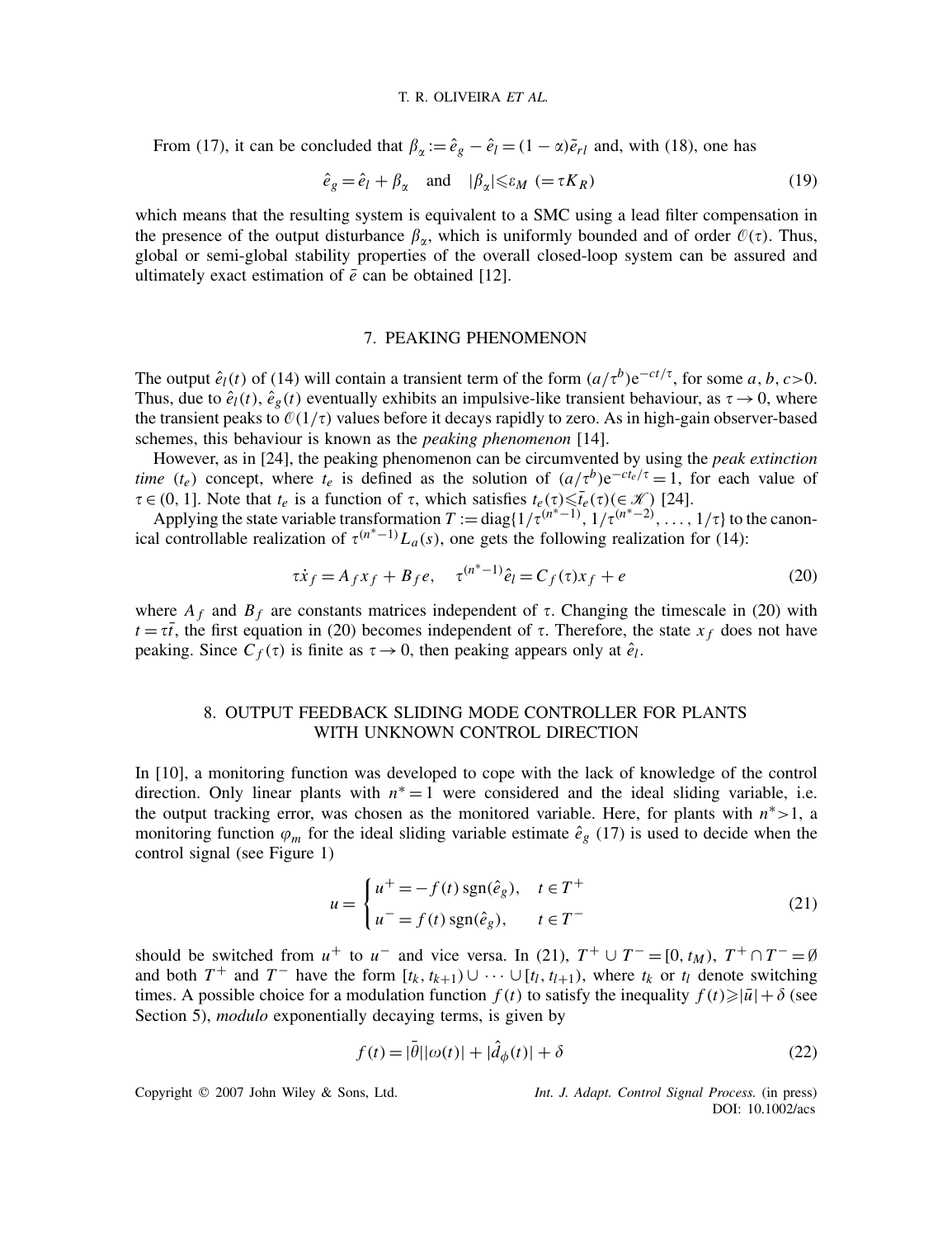with  $\hat{d}_{\phi}$  in (12) and an arbitrary constant  $\delta$ >0. Thus,  $f(t)$  can be implemented using only available signals. Moreover, the sgn $(\cdot)$  function in (21) blocks the transmission of an eventual peaking (due to  $\hat{e}_l$ ) to the plant, assuring a peaking-free control signal. The parameter vector  $\bar{\theta}^T$  is such that  $\bar{\theta}_i$  > max{ $|\theta_i^*|$ ,  $|\theta_i^{\dagger}|$ }, where  $\theta^{\dagger}$  is the model matching vector w.r.t. an *unstable* reference model  $M^{\dagger} = k_m/L(s)(s - a_m)$ ,  $k_m$ ,  $a_m > 0$ . This will guarantee that, with wrong control direction, the system would become unstable and consequently  $sgn(k_p)$  could be correctly found with  $\varphi_m$ .

# 9. MONITORING FUNCTION

We now construct the monitoring function  $\varphi_m$  based on a norm bound for  $\hat{e}_g$  developed in what follows. From (10) and (13),  $\hat{e}_l$  (14) can be rewritten as

$$
\hat{e}_l = k^* M L(s) [u - \bar{u}] + \beta_l + e_F^0, \quad \beta_l := k^* M L(s) [1 - F(\tau s)] F^{-1}(\tau s) * (u - \bar{u}) \tag{23}
$$

where the initial conditions of  $X_e$  in (9) and  $x_f$  in (20) are incorporated in the term

$$
e_F^0 := L_a(s) * h_c^{\mathrm{T}} e^{A_c t} X_e(0) - h_L^{\mathrm{T}} e^{A_c t} X_e(0) + \frac{1}{\tau^{(n^*-1)}} C_f e^{A_f t/\tau} X_f(0)
$$
(24)

where  $h_L^T = h_c^T A_c^{n^*-1} + \sum_{i=0}^{n^*-2} h_c^T A_c^i l_i$ . Using (19) it is possible to verify that  $\hat{e}_g$  satisfies

$$
\hat{e}_g = k^* M L(s) [u - \bar{u}] + \beta + e_F^0, \quad \beta = \beta_l + \beta_\alpha \tag{25}
$$

From (23) and  $|u - \bar{u}| \leq 2f$ , it follows that  $|\beta_l| \leq 2W_\beta(s, \tau) * f(t)$ , where  $W_\beta(s, \tau)$  can be chosen, through partial fraction expansion of  $k^*ML(s)[1 - F(ts)]F^{-1}(ts)$ , as a sum of two FOAFs, one of them with a fast pole  $-1/\tau$  and such that the induced  $\mathscr{L}_{\infty}$  norm of the operator  $W_{\beta}(s, \tau)$  is of order  $\mathcal{O}(\tau)$ . Since  $|\beta_{\alpha}| \leq \varepsilon_M$  (see (19)), the unmeasurable signal  $\beta$  can be norm bounded by the available signal

$$
\bar{\beta} = 2W_{\beta}(s,\tau) * f(t) + \varepsilon_M \tag{26}
$$

# *9.1. Upper bound for the estimate*  $\hat{e}_g$

From (24) and the partial fraction expansion of  $L_a(s)$  in (14), one has

$$
|e_F^0| \le R_1 e^{-\lambda_c t} + \frac{R_2}{\tau^{(n^*-1)}} e^{-t/\tau} \quad \forall t \in [0, t_M)
$$
 (27)

where  $R_1$  and  $R_2$  are linear combinations of  $|X_e(0)|$  and  $|x_f(0)|$  (independent of  $\tau$ ) and  $0 < \lambda_c$  $\min_i \{-Re(\lambda_i[A_c])\}$ , with  $\lambda_i[A_c]$  being the spectrum of  $A_c$  in (9). Moreover, from (27) one can verify that

$$
|e_F^0| \le R_a e^{-\lambda_a (t - \bar{t}_e(\tau))} \quad \forall t \in [\bar{t}_e, t_M), \quad R_a = k_a (|X_e(0)| + |x_f(0)|)
$$
 (28)

where  $0 < \lambda_a < \min(\lambda_c, 1/\overline{\tau})$ ,  $\tau < \overline{\tau} < 1$ ,  $k_a > 0$  is a constant and  $\overline{t}_e(\tau)$  is an upper bound for the *peak extinction time te*, defined in Section 7, which can be obtained from the known upper bounds of the plant parameters [24]. Now, consider the following function:

$$
\gamma(t) := R_a e^{-\lambda_a (t - \bar{t}_e)} + f_d(t), \quad f_d(t) := \begin{cases} \|\bar{\beta}_{t, \bar{T}_j}\|, & \bar{T}_j < t \le T_{j+1} \\ \|\bar{\beta}_{t, \bar{T}_{j-1}}\|e^{-\sigma(t - T_j)}, & T_j < t \le \bar{T}_j \end{cases}
$$
(29)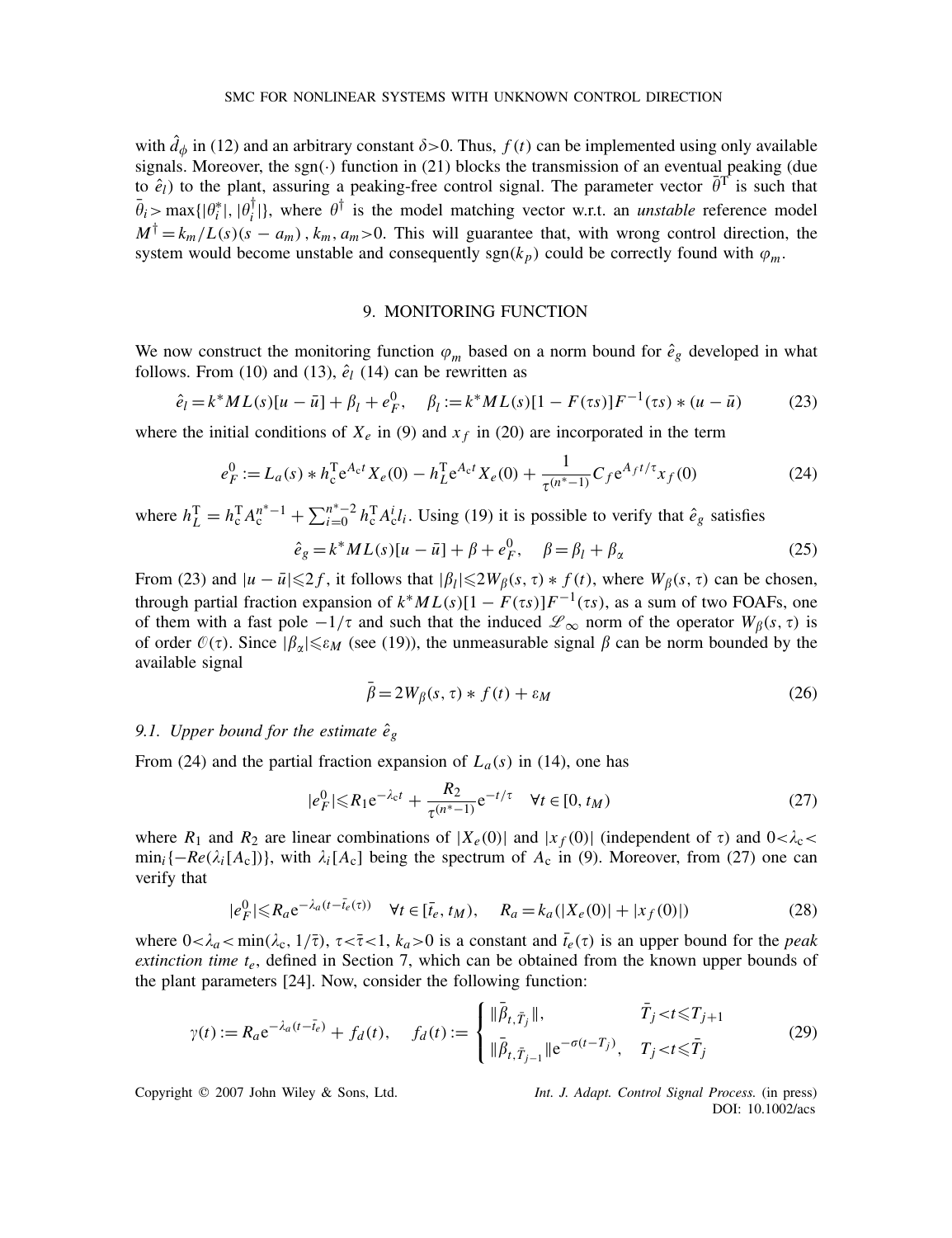

Figure 2. Functions  $|\beta|$ ,  $\|\beta_t\|$  and  $f_d$ .

where  $j = \{0, 1, 2, \ldots\}$  and  $\sigma \le a_m$  with  $a_m$  of (3). Moreover (see Figure 2),

$$
T_{j+1} := \min\{t > \bar{T}_j : |\bar{\beta}(t)| \le \mu f_d(t)\}, \quad \bar{T}_j := \min\{t > T_j : f_d(t) \le |\bar{\beta}(t)|\}
$$
(30)

where  $0 < \mu < 1$  and, by convention,  $\bar{T}_0 = 0$ . If *the control direction is correctly estimated*, then, applying *Lemma 1* (see Appendix A) to (25), a norm bound for  $\hat{e}_g$  can be obtained. Indeed, choosing (29) as the *y*-function of *Lemma 1*, the following upper bound is valid  $\forall t \in [t_i, t_M)$ , with  $\bar{t}_e \leq t_i \leq t < t_M$ :

$$
|\bar{e}(t)|, |\hat{e}_g(t)| \le \zeta(t), \quad \zeta(t) := (|\hat{e}_g(t_i)| + |\bar{\beta}(t_i)|) e^{-a_m(t-t_i)} + (2R_a e^{\lambda_a \bar{t}_e}) e^{-\lambda_a t} + 2f_d(t) \tag{31}
$$

We will construct a monitoring function  $\varphi_m$  based on the upper bound (31). The decaying rate  $\sigma$ acts like a *forgetting factor* which provides a vanishing property for *fd* in (29), see Figure 2. This allows a less conservative monitoring function which results in better transient response.

# *9.2. Implementation of the monitoring function*

Now, consider the function

$$
\varphi_k(t) := (|\hat{e}_g(t_k)| + |\bar{\beta}(t_k)|) e^{-a_m(t - t_k)} + a(k) e^{-\lambda_c t} + 2f_d(t) \quad \forall t \in [t_k, t_{k+1})
$$
\n(32)

where  $a(k)$  is any positive monotonically increasing unbounded sequence. The motivation behind the introduction of  $a(k)e^{-\lambda_c t}$  is that the term  $(2R_a e^{\bar{\lambda}_a t_e})e^{-\bar{\lambda}_a t}$  in (31) is not available for measurement. According to [17, p. 340], the eigenvalues of  $A_c$  are the zeros of the plant, say  $z_k$ , the poles of the reference model and the poles of the input/output filters which generate the regressor vector. Thus  $\lambda_c$  satisfying the inequality below (27) can be found provided that a lower bound for  $-Re(z_k)$  is known. The *monitoring function*  $\varphi_m$  can thus be defined as

$$
\varphi_m(t) := \varphi_k(t) \quad \forall t \in [t_k, t_{k+1}) \subset [0, t_M)
$$
\n
$$
(33)
$$

Note that from (32) and (33), one always has  $|\hat{e}_g(t_k)| < \varphi_k(t_k)$  at  $t = t_k$ . Hence, the switching time  $t_k$  from  $u^-$  to  $u^+$  (or  $u^+$  to  $u^-$ ) is defined by

$$
t_{k+1} := \begin{cases} \min\{t > t_k : |\hat{e}_g(t)| = \varphi_k(t)\} & \text{if it exists} \\ t_M & \text{otherwise} \end{cases} \tag{34}
$$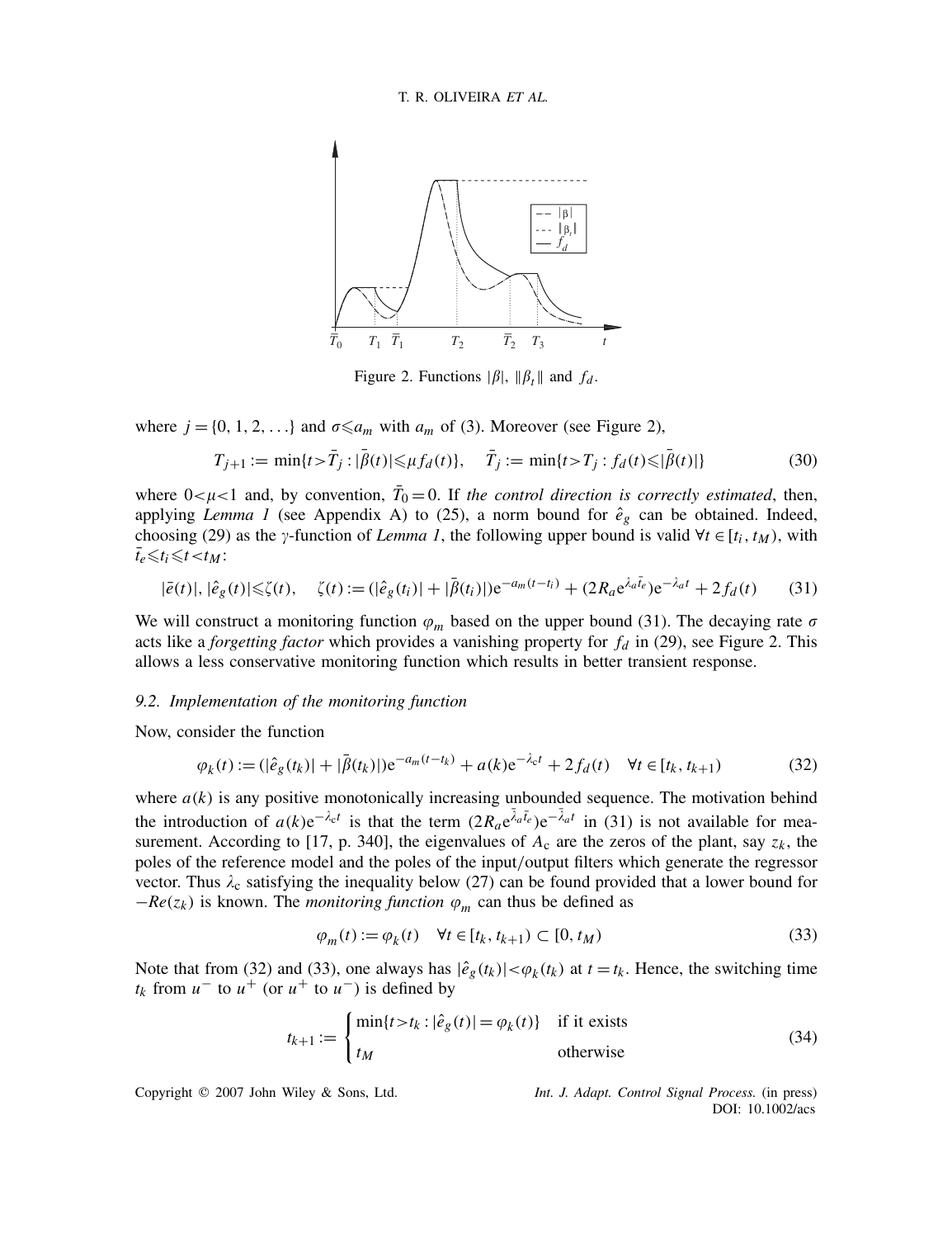

Figure 3. The trajectories of  $\varphi_m$  and  $|\hat{e}_g|$ .

where  $k \in \{1, 2, \ldots\}$ ,  $t_0 := 0$  and  $t_1 := \overline{t}_e$ . For convenience,  $\varphi_0 := 0$ ,  $\forall t \in [t_0, t_1)$ , see Figure 3. The following inequality is directly obtained from definition (33):

$$
|\hat{e}_g(t)| \leq \varphi_m(t) \quad \forall t \in [t_1, t_M)
$$
\n(35)

Figure 3 illustrates the estimate  $|\hat{e}_g|$  with initial peaking as well as the monitoring function  $\varphi_m$ .

# 10. STABILITY RESULT

In order to fully account for the initial conditions involved in (9) and (25), let

$$
z^{\mathrm{T}} := [X_e^{\mathrm{T}}, x_f, (z^0)^{\mathrm{T}}]
$$
\n(36)

where  $z^0$  denotes the *transient state* [22] corresponding to the BIBO stable filters used in (22). The main stability and convergence result is now stated.

# *Theorem 1*

Assume that (I)–(II) and (22) hold. Then, for sufficiently small  $\tau > 0$ , the complete error system (9), (21) and (25), with state  $z(t)$ , is globally/semi-globally asymptotically stable w.r.t. a compact set independent of the initial conditions. Moreover, the ideal sliding mode  $\bar{e} \equiv 0$  is achieved in finite time, thus avoiding chattering. The error signals  $z(t)$  and  $e(t)$  tend exponentially to zero and the control sign switching stops at the correct sign.

*Proof* See Appendix A.

# 11. SIMULATION RESULTS

To illustrate the performance of the proposed controller, consider the nonlinear plant (1) with  $(A, b, h^T)$  being the controllable canonical realization of the unstable transfer function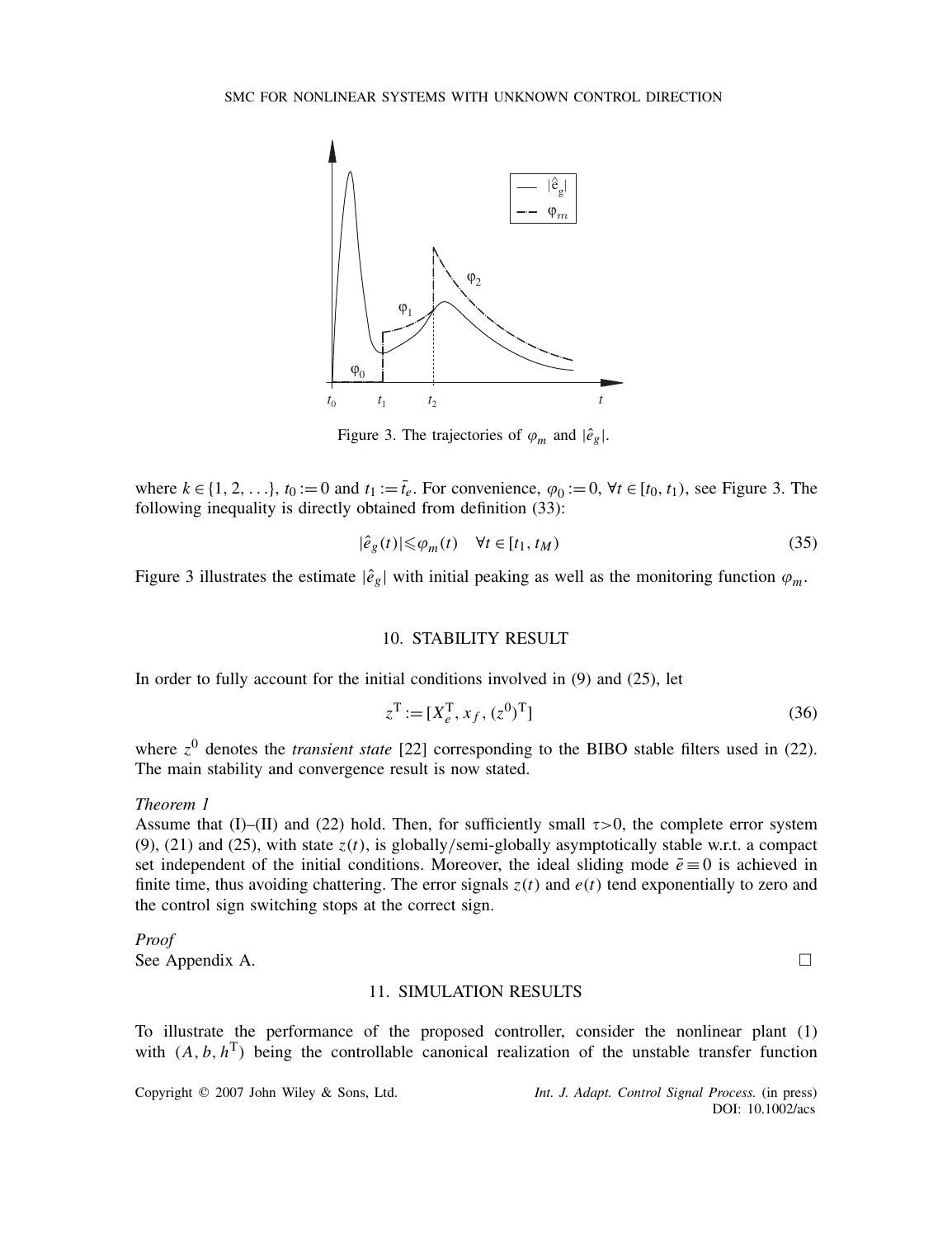| Element                               | Value                                                                                      |
|---------------------------------------|--------------------------------------------------------------------------------------------|
| Reference model                       | $M(s) = \frac{4}{(s+2)^3}$ , $r(t) = 5\sin(t)$                                             |
| FOAFs for $\bar{\beta}$ (26)          | $\bar{k}^* = 1$ , $W_\beta(s, \tau) = \frac{4\tau}{s+2} + \frac{5.2}{s+1/\tau}$            |
| Monitoring function $(32)$ and $(33)$ | $a(k) = k + 1$ , $a_m = 2$ , $\lambda_c = 1$ , $t_1 = \overline{t}_e = 0.1$ s              |
| Function $f_d$ (29) and (30)          | $\sigma = 1, \mu = 0.8$                                                                    |
| Lead filter                           | $L(s) = (s + 2)^2$ , $F(\tau s) = (\tau s + 1)^2$ , $\tau = 10^{-3}$                       |
| <b>RED</b> parameters                 | $\lambda_0 = 3C_3^{1/3}$ , $\lambda_1 = 1.5C_3^{1/2}$ , $\lambda_2 = 1.1C_3$ , $C_3 = 250$ |
| Switching law $\alpha$ (18)           | $\varepsilon_M = 600\tau$ , $c = 10\tau$                                                   |

Table I. Control system (simulation results).



Figure 4. Simulation results: (a) auxiliary error  $|\hat{e}_g|$  (-) and monitoring function  $\varphi_m$  (--); (b) switching law  $\alpha$ ; (c) plant output *y* (-) and reference model output *y<sub>m</sub>* (--); (d) output error *e*; and (e) auxiliary error  $|\hat{e}_g|$  (--) and monitoring function  $\varphi_m$  (--).

 $G(s)=1/(s + 2)(s + 1)(s - 1)$  with relative degree  $n^* = 3$  and  $\phi^T(x, t) = [x_1^2, 0, x_2 \sin(2t)].$ The plant is assumed to be *uncertain*, only norm bounds for  $\theta^*$  and  $\phi$  are known. Assumption (I) is trivially satisfied, since  $\phi$  is triangular. In (II):  $k_x = 1$ ,  $\phi = \Psi_{\phi} = y^2$  and  $k_{\phi} = 0$ .

In (4),  $\Lambda = \text{diag}\{-1, -2\}$  and  $g^T = [1 \ 1]$ . The modulation function  $f(t)$  is implemented using (11), (12) and (22), with  $\bar{\theta}^T = [2 \ 2 \ 30 \ 15 \ 10 \ 5]$  and  $\delta = 0.1$ . To compute all the FOAF's parameters involved in (11) and (12), i.e.  $c_1 = 1$ ,  $c_2 = 2$ ,  $\lambda_x = 0.8$ ,  $c_{\phi} = 1$  and  $\gamma_{\phi} = 0.8$ , one can use a simple technique based on Lyapunov quadratic forms, or a less conservative one based on optimization methods [21]. Other design parameters are included in Table I.

Copyright q 2007 John Wiley & Sons, Ltd. *Int. J. Adapt. Control Signal Process.* (in press)

DOI: 10.1002/acs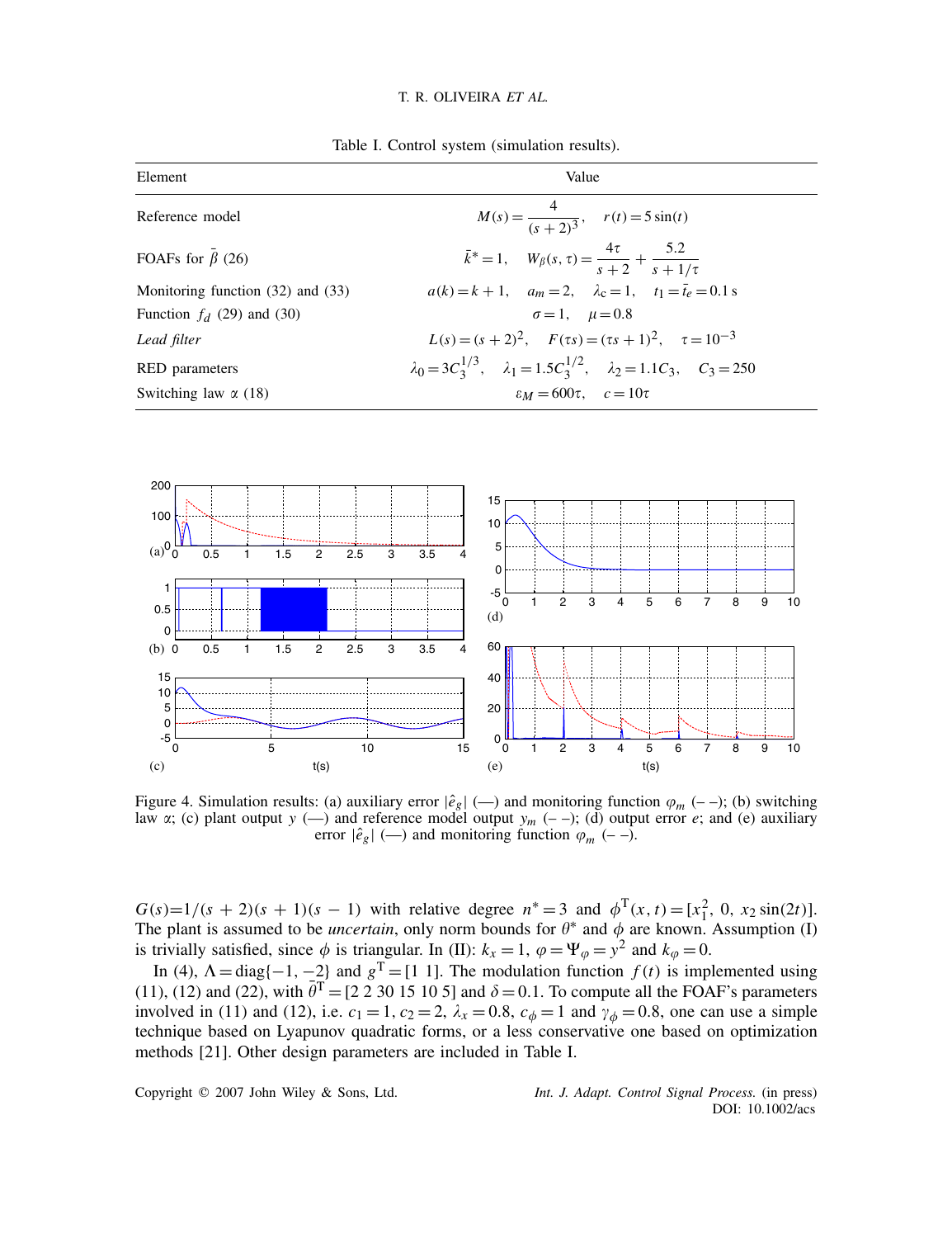The nonlinearity  $\phi$  reflected to the input, as  $d_{\phi}$  in (8), is given by

$$
d_{\phi} = 2(x_2 + y^2)^2 + 12y(x_2 + y^2) + 2y(x_3 + 2yx_2 + 2y^3) + 12y^2 + x_2\sin(2t) + \bar{W}_{\phi} * \phi
$$
 (37)

Since y is measured, the class- $\mathcal{K} \Psi_{\phi}$  (12) is replaced by the less conservative function:

$$
\bar{\Psi}_{\phi}(\hat{x},|y|) = 2(\hat{x} + y^2)^2 + 12|y|(\hat{x} + y^2) + 2|y|(\hat{x} + 2|y|\hat{x} + 2|y|^3) + 12y^2 + \hat{x}
$$
\n(38)

The plant initial conditions are  $y(0) = 10$ ,  $\dot{y}(0) = 10$  and  $\ddot{y}(0) = 10$  and a wrong control direction estimate is assumed at  $t = 0$ . Figure 4(a) shows that after the peak extinction time  $\bar{t}_e$  just one switching in the control sign is needed (second jump of  $\varphi_m$  when it meets  $|\hat{e}_g|$ ). After that, the control direction is correctly identified and  $\hat{e}_g$  vanishes in finite time. Figure 4(b) shows the changes between the linear lead filter ( $\alpha = 1$ ) and RED ( $\alpha = 0$ ). It is clear that RED is ultimately chosen by the switching strategy of the hybrid lead filter. This is translated by the convergence of the plant output to the model reference output signal in Figure  $4(c)$ . Figure  $4(d)$  and (e) points out the remarkable transient response of the proposed scheme under time-varying control direction. In Figure 4(d), the transient response of *e* stays almost unaltered after changes in the control direction at  $t = 0, 2, 4, 6$  and 8 s which can be observed from Figure 4(e).

# 12. CONCLUSIONS

An output-feedback model-reference sliding mode controller was developed for nonlinear uncertain systems with unknown HFG sign and arbitrary relative degree, generalizing the controller introduced in [10]. The resulting controller leads to global or semi-global asymptotic stability with respect to some compact set and ultimate exponential convergence of the tracking error to zero. Simulations illustrate the performance of the proposed scheme under polynomial output-dependent unmatched disturbance. Experimental results can be found in [15]. Further developments of the proposed scheme could include the analysis of the case of non-constant (time or state dependent) HFG, verified to be possible by simulation and experiments. The assumptions made in this paper about the plant are satisfied by the well-known class of triangular systems. However, it would be desirable to characterize more general systems that could be included in the proposed approach.

#### APPENDIX A

# *A.1. Auxiliary lemma*

*Lemma 1*

Consider an arbitrary initial time  $t_i \in [0, t_M)$  and the I/O relationship

$$
\varepsilon(t) = \frac{\bar{k}}{(s + \bar{\alpha})} [u + d(t)] + \pi(t) + \beta(t), \quad \bar{\alpha} > 0 \ \forall t \in [t_i, t_M)
$$
\n(A1)

where sgn( $\bar{k}$ ) is known,  $u = -[sgn(\bar{k})] f(t) sgn(\varepsilon)$ ,  $f(t)$  and  $d(t)$  are locally integrable in the sense of Lebesgue (LI),  $\beta(t)$ ,  $\pi(t)$ ,  $\gamma(t)$  are absolutely continuous  $\forall t \in [0, t_M)$ ,

$$
\gamma(t) \ge |\beta(t)| + |\pi(t)|
$$
 and  $\frac{d}{dt}\gamma(t) \ge -\bar{\alpha}\gamma(t)$   $\forall t \in [t_i, t_M)$  (A2)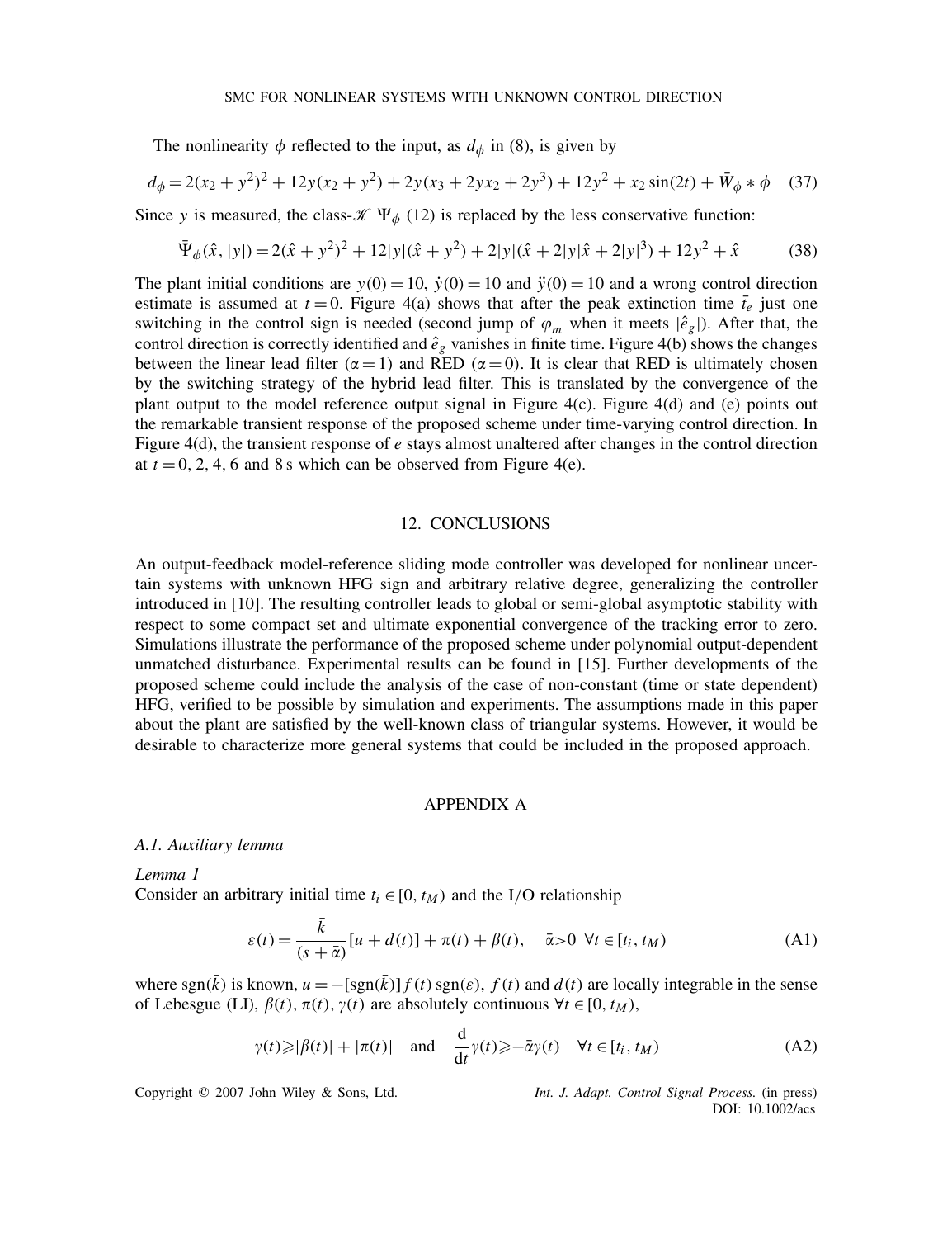If the modulation function  $f(t)$  satisfies  $f(t) \ge |d(t)|$ ,  $\forall t \in [t_i, t_M)$ , then the signals  $\varepsilon(t)$  and  $\bar{e}(t) := \varepsilon(t) - \beta(t) - \pi(t)$  are bounded by

$$
|\bar{e}(t)|, |\varepsilon(t)| \le |\varepsilon(t_i) - \beta(t_i)| e^{-\bar{\alpha}(t - t_i)} + 2\gamma(t) \quad \forall t \in [t_i, t_M)
$$
\n(A3)

*Proof*

See the proof of [22, Lemma 2].

# *A.2 Proof of Theorem 1*

In what follows,  $k_i$ ,  $\bar{k}_i > 0$  are constants not depending on the initial conditions and  $\Psi_i(\cdot) \in \mathcal{K}$ .

*ISpS-like property from z to*  $\bar{\beta}$ : Let  $x_m^T := [y_m \ y_m \dots y_m^{(n^*-1)}]$  and  $x_e := \xi - x_m$ , with  $\xi$  in (I). From (9), it can be shown that  $e^{(i)} = h_c^T A^i X_e$ ,  $i = 0, \ldots, n^* - 1$ , hence  $|x_e| \le k_0 |X_e|$ . Therefore, since  $x_m$  is uniformly bounded, then  $\xi$  can be norm bounded affinely in  $|X_e|$ . By (I), there exists a normalizing global diffeomorphism and the  $\eta$ -dynamics is ISS w.r.t.  $\xi$ . Thus, one can conclude that  $|x| \leq \Psi_1(\|\xi_t\|) + k_1$ , and consequently,  $|x| \leq \Psi_2(\|(X_e)_t\|) + k_2$ . Now, from (II), (7), and the bound of  $d_{\phi}$  given in (12) one has  $|X_m| \leq \Psi_3(\|(X_e)_t\|) + k_3$ . Then, reminding that  $\omega = \Omega_1 X + \Omega_2 r$ , and since  $X = X_e + X_m$ , one can verify that  $|\omega|$ ,  $|f| \leq \Psi_4(||(X_e)_t||) + k_4$ , with  $f(t)$  of (22). Moreover, from the small norm property of  $W_\beta(s, \tau)$  in (26), one can conclude that  $\|\overline{\beta}_t\| \leq \tau \Psi_5(\|z_t\|) +$  $\mathcal{O}(\tau)$ , since  $|X_e| \leq |z|$ . By continuity, given any  $R > 0$ , if  $|z(0)| \leq R/2$  ∃*t*<sup>\*</sup> ∈ [0, *t<sub>M</sub>*) such that  $|z(t)| < R$ ,  $\forall t \in [0, t^*)$ . Hence,  $\forall t \in [0, t^*)$ ,  $\Psi_i(a) \le k^R a$ , with  $k^R > 0$  constant and possibly depending on *R*. Therefore,

$$
\|\bar{\beta}_t\| \leq \tau k^R \|z_t\| + \mathcal{O}(\tau) \quad \forall t \in [0, t^*)
$$
\n(A4)

*Upper bound for z during the peaking* ( $\forall t \in [0, t_1]$ ): Reminding that the peaking extinction time satisfies  $t_e \le \bar{t}_e(\tau)$ , where  $\bar{t}_e(\tau) \in \mathcal{K}$ , then  $\bar{t}_e(\tau) < t^*$ , for  $\tau$  sufficiently small. For  $t \in [0, t_1]$ , where  $t_1 = \bar{t}_e$  is the first switching time, *u* −  $\bar{u}$  is affinely bounded by  $\|(X_e)_t\|$  and the solution of (9) can diverge at most exponentially according to  $|X_e(t)| \leq e^{k_L t} |X_e(0)| + k_5$  for some positive constants  $k<sub>L</sub>$  and  $k<sub>5</sub>$ . Therefore, also taking into account (20), one has

$$
|z(t)| \leq k_1^R |z(0)| + \mathcal{O}(\tau) \quad \forall t \in [0, t_1]
$$
 (A5)

*Upper bound for z*  $\forall t \in [0, t_M)$ : From (29), (32), (33) and (35), one has  $\|(\hat{e}_g)_{t,t_1}\| \leq |\hat{e}_g(t_p)| +$  $a(k) + 3\|\bar{\beta}_t\|$ ,  $\forall t \in [t_1, t_M)$ , where  $k \ge 1$  is such that  $t \in [t_k, t_{k+1}]$ , and  $p = \arg \max_{i \in \{1, 2, ..., k\}} |\hat{e}_g(t_i)|$ . With *z* from (36), (28) implies  $\|(e_F^0)_{t,t_1}\| \le k_5 |z(0)|$ . Thus, since  $|\beta| \le \bar{\beta}$  and  $\bar{e} = \hat{e}_g - \beta - e_F^0$  (see (13) and (25)), one has

$$
\|(\bar{e})_{t,t_1}\| \leq |\bar{e}(t_p)| + a(k) + 2k_5|z(0)| + 5\|\bar{\beta}_t\| \quad \forall t \in [t_1, t_M)
$$
\n(A6)

Since  $ML(s) = k_m/(s + a_m)$ , from (13) and (9) one gets  $\dot{X}_e = A_c X_e + (b_c/k_m)(\dot{e} + a_m \bar{e})$ . Further, using the simple transformation  $X_e := \overline{X}_e + (b_c/k_m)\overline{e}$ , one gets  $\overline{X}_e = A_c\overline{X}_e + (A_c b_c + a_m b_c)\overline{e}$  which clearly implies an ISS relationship from  $\bar{e}$  to either  $X_e$  or  $\bar{X}_e$ . Moreover, since  $A_f$  in (20) is Hurwitz, this system is ISS w.r.t.  $e = h_c^T X_e$  and also to  $\bar{e}$ . Thus,  $z$  (36) satisfies an upper bound similar to (A6), valid ∀*t* ∈  $[t_1, t_M)$ . Now, taking into account (A5) and noting that  $|z(t_p)| \leq \max_{i=1,\dots,k} \{|z(t_i)|\}$ , one can conclude that

$$
||(z)_t|| \le k_8 \max_{i=1,\dots,k} \{|z(t_i)|\} + k_9 a(k) + k_7 |z(0)| + k_{10} \|\bar{\beta}_t\| + \mathcal{O}(\tau) \quad \forall t \in [0, t_M)
$$
 (A7)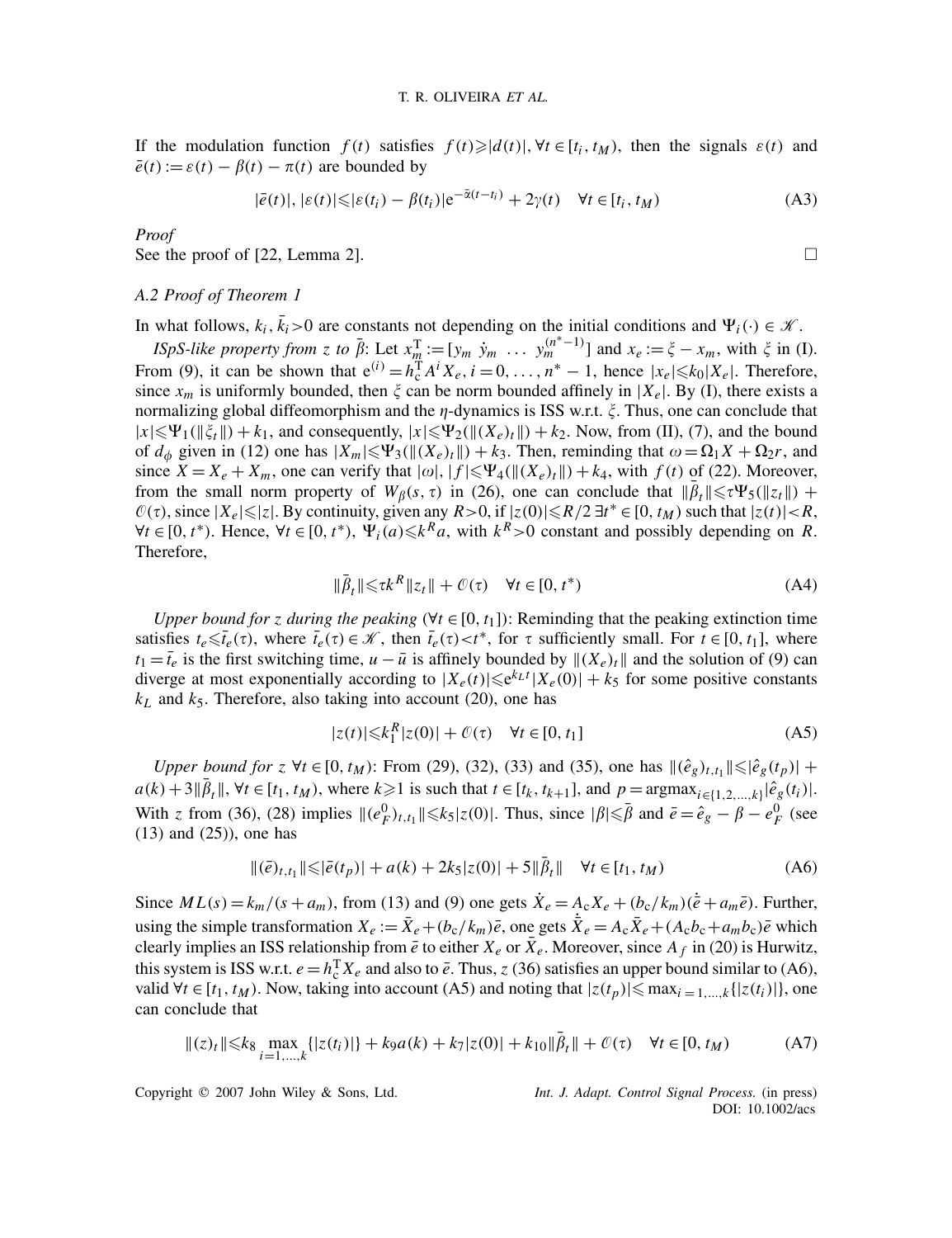*The control direction switching stops:* Suppose that *u* (21) switches between *u*<sup>+</sup> and *u*<sup>−</sup> without stopping,  $\forall t \in [0, t^*)$ . Then,  $a(k)$  in (33) increases unboundedly as  $k \to \infty$ . Thus, there is a finite value  $k = \kappa$  such that  $a(\kappa) \geq 2R_a e^{\lambda_a \bar{t}_e}$  (see (28)) and sgn( $k_p$ ) is correctly estimated. In this case,  $\varphi_m(t) > \zeta(t)$ ,  $\forall t \in [t_K, t_{K+1})$ , with  $\zeta$  in (31). Moreover,  $\zeta$  is a valid upper bound for  $|\hat{e}_g|$ . Hence, no switching will occur after that until  $t = t^*$  which leads to a contradiction. Therefore,  $\varphi_m$  (33) has to stop switching after some finite  $k = N$  for  $t \in [0, t^*).$ 

*Stability w.r.t. a compact set:* It is not difficult to conclude that *N* can be related to  $|z(0)|$ , since  $R_a \le \bar{k}_1 |z(0)|$  by definition. Indeed, one can write  $N \le \Psi_6(|z(0)|) + \bar{k}_2$ . Thus, one has  $a(N) \leq \Psi_7(|z(0)|) + \bar{k}_3$  and, from (A7),  $\|(z)_t\| \leq k_8 \max_{i=1,\dots,k} \{|z(t_i)|\} + \Psi_8(|z(0)|) + k_{10} \|\bar{\beta}_t\| +$  $\mathcal{O}(\tau) + \bar{k}_4$ ,  $\forall t \in [0, t^*)$ . Thus, from (A4), which contains a small gain loop, one has

$$
|z(t_{k+1})|, \|(z)_t\| \le k_8 \max_{i=1,\dots,k} \{|z(t_i)|\} + \Psi_9(|z(0)|) + \mathcal{O}(\tau) + \bar{k}_5 \quad \forall t \in [0, t^*)
$$
 (A8)

provided  $\tau < 1/(k^R k_{10})$ . In addition, from the recursive inequality in (A8) and from (A5) one can obtain  $\|(z)_t\| \leq \Psi_{10}(|z(0)|) + c_z$ ,  $\forall t \in [0, t^*)$ , where  $c_z$  is a positive constant. Thus, given  $R > c_z$ , for  $|z(0)| < R_0$ , with  $R_0 \le \Psi_{10}^{-1} (R - c_z)$ , then  $|z(t)|$  is bounded away from *R* as  $t \to t^*$ . This implies that  $z(t)$  is uniformly bounded and cannot escape in finite time, i.e.  $t_M = +\infty$ . Hence, stability with respect to the ball of radius  $c_z$  is guaranteed for  $z(0)$  in the  $R_0$ -ball. Since  $R$  and thus  $R_0$  can be chosen arbitrarily large as  $\tau \rightarrow 0$ , semi-global stability is concluded. Moreover, if  $\phi$  is globally Lipschitz and/or  $n<sup>*</sup> = 1$  then the stability properties become global.

*Exponential convergence to a small residual set*: Independently of whether the control direction is correctly found or not, at  $k = N$ , take  $t = t_N$  as a new initial instant of time. Now, *z* can be bounded using (35), the ISS norm bound of  $z(t)$  in terms of  $\bar{e} = \hat{e}_g - \beta - e_F^0$  and (A4) to get the inequalities  $(\forall t \geq t_N)$ :

$$
|z(t)| \le \bar{k}_6[|z(t_N)| + a(N)]e^{-\lambda_1 t} + \bar{k}_7 \|\bar{\beta}_{t,t_N}\| \quad \text{and} \quad |\bar{\beta}(t)| \le \tau k_2^R \|z_{t,t_N}\| + \mathcal{O}(\tau) \tag{A9}
$$

where  $0 < \lambda_1 \le \min(a_m, \lambda_c)$  and  $k_2^R$  is a positive constant possibly depending on *R*. Then, applying the *small-gain theorem* [16], one has that  $|z(t)| \to \mathcal{O}(\tau)$  exponentially, as  $t \to +\infty$ .

*Switching stops at a correct sign:* Since the error state *z* enters the  $\mathcal{O}(\tau)$  residual set, the exact differentiator will eventually take over providing the exact estimate of the ideal sliding variable  $\bar{e}$ , i.e.  $\hat{e}_g = \bar{e}$ . Suppose that we end up with an incorrect control direction estimate. Then, the equation for  $\bar{e}$  can be written as  $\dot{\bar{e}} = a_m \bar{e} + |k_p| [f(t) \text{ sgn}(\bar{e}) - u^\dagger] + \pi$ , where  $a_m > 0$  and  $u^\dagger = \omega^T \theta^\dagger - d_\phi$ . In this case, due to (22)  $(f > u^{\dagger} + \delta)$ , there exists  $t_d < +\infty$  such that  $|\pi| < \delta$  and, consequently,  $\bar{e} \neq 0$ ,  $\forall t \geq t_d$ . Hence  $\bar{e}$  would diverge as  $t \to \infty$  for all initial conditions, i.e.  $\bar{e}$  would not remain in the residual set. Therefore, sgn  $(k_p)$  must be correctly estimated at  $k = N$ .

*Exact tracking*: The sliding variable  $\bar{e}$  and the control direction are exactly estimated. Then, from [22, Lemma 1], the ideal sliding mode  $\bar{e} \equiv 0$  is achieved in finite time. Further, the full error state *z*, as well as the tracking error *e*, converge exponentially to zero.

#### ACKNOWLEDGEMENTS

The authors are grateful to the anonymous reviewers for their helpful comments and suggestions.